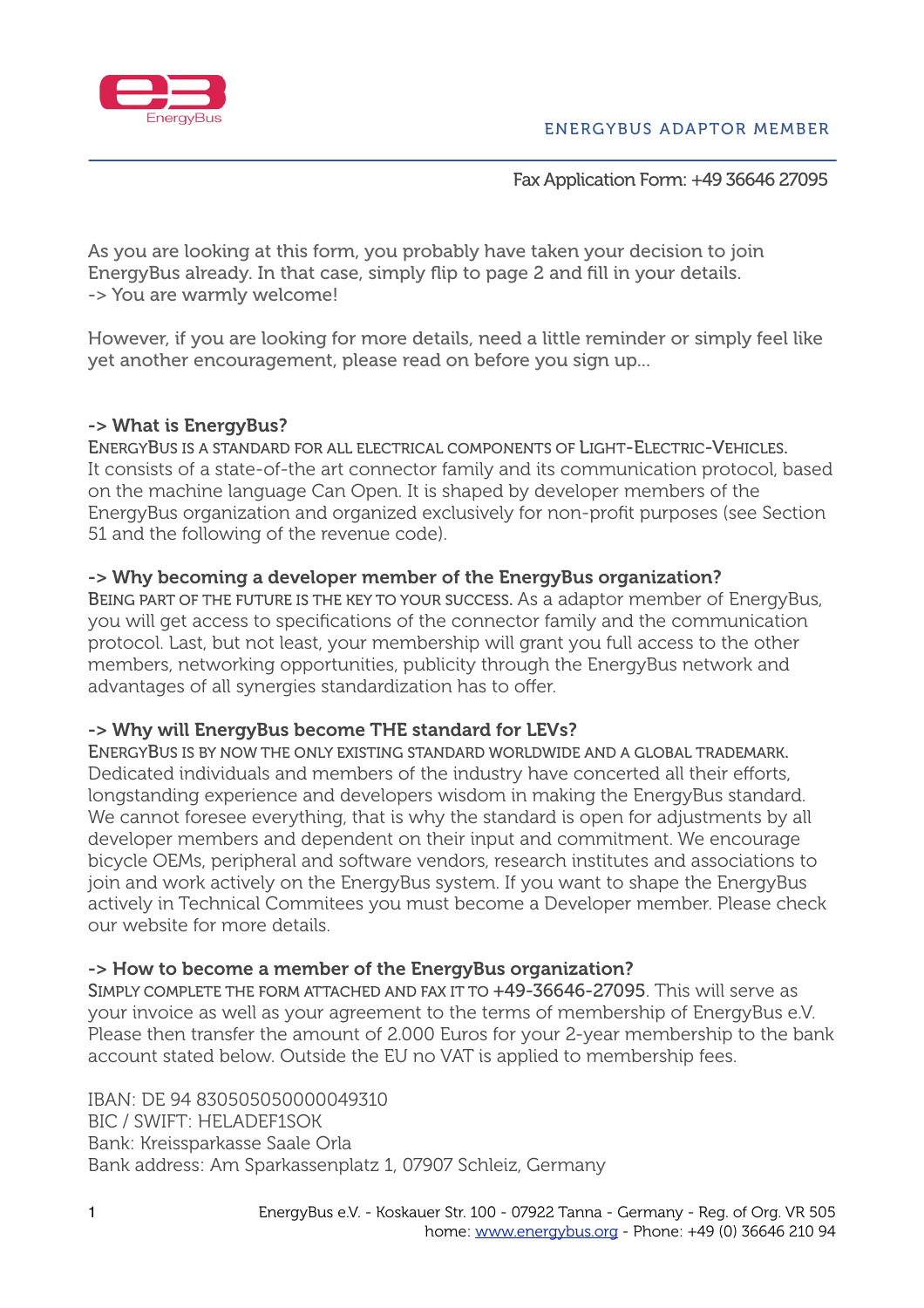

Fax Application Form: +49 36646 27095

|                                                          | PLEASE ENROLL THE COMPANY NAMED BELOW IN THE ENERGYBUS E.V. |  |
|----------------------------------------------------------|-------------------------------------------------------------|--|
| Company name                                             |                                                             |  |
| Street / Postbox                                         | Postcode                                                    |  |
| City                                                     | Country                                                     |  |
| Legal form (i.e. GmbH, Ltd. )                            |                                                             |  |
| Sector of activity (i.e. components, bike manufacturer ) |                                                             |  |
| Website                                                  |                                                             |  |
| EU VAT ID for non-German companies within the EU         |                                                             |  |
| <b>CONTACT PERSON</b>                                    |                                                             |  |
| First name                                               | Surname                                                     |  |
| Contact address (if different from company address)      |                                                             |  |
| Phone                                                    | Fax                                                         |  |
| Mobile                                                   |                                                             |  |
| Email                                                    |                                                             |  |